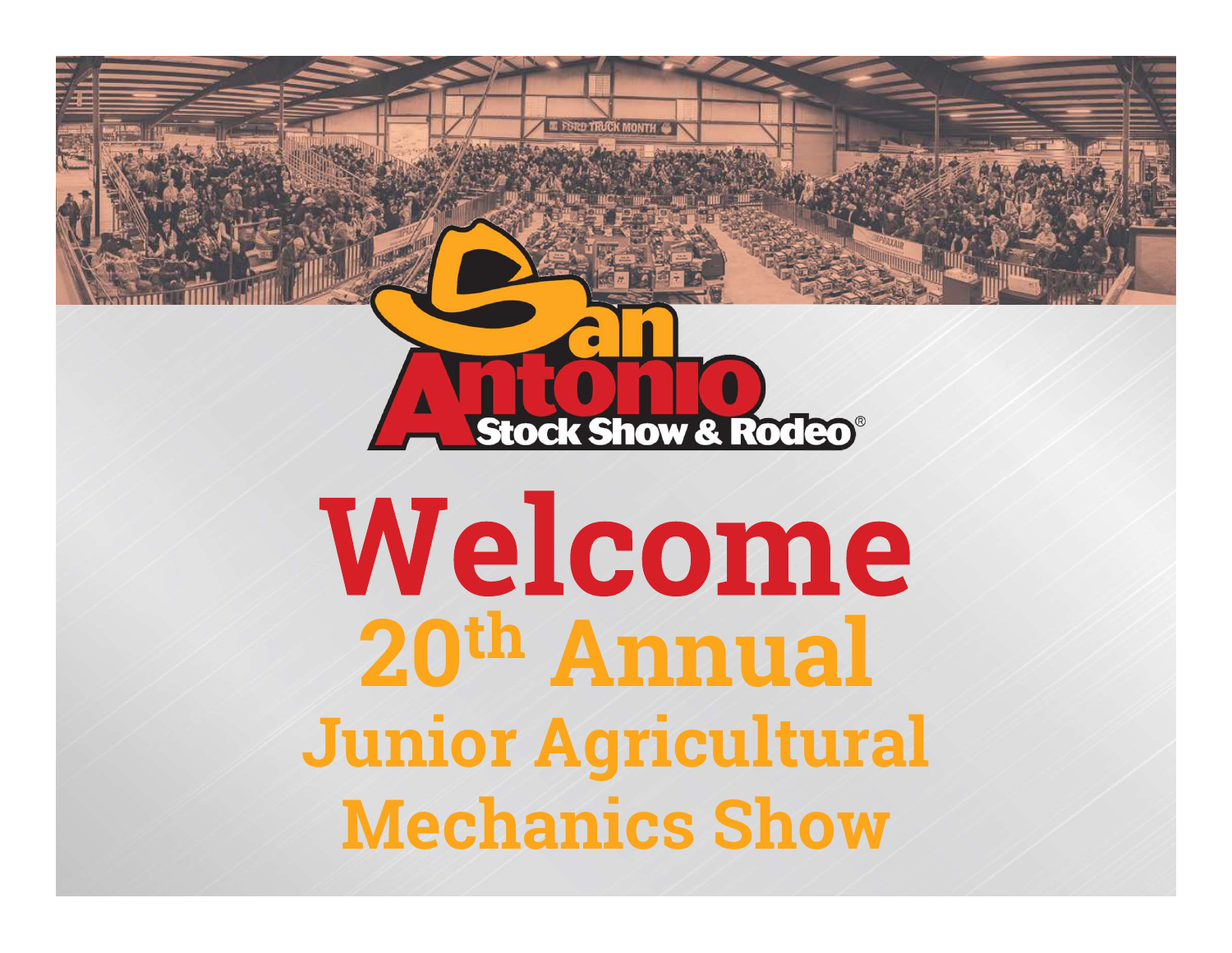### **AM Show Goals**

**Encourage, recognize, facilitate and reward** learning and the development of skills through the design, construction, and exhibition of an Encourage, recognize, facilitate and reward<br>learning and the development of skills through<br>the design, construction, and exhibition of an<br>Ag Mech and/or Tractor Restoration Project.<br>Showcase the outstanding leadership

**Showcase the outstanding leadership,** technical abilities and accomplishments of Texas youth.



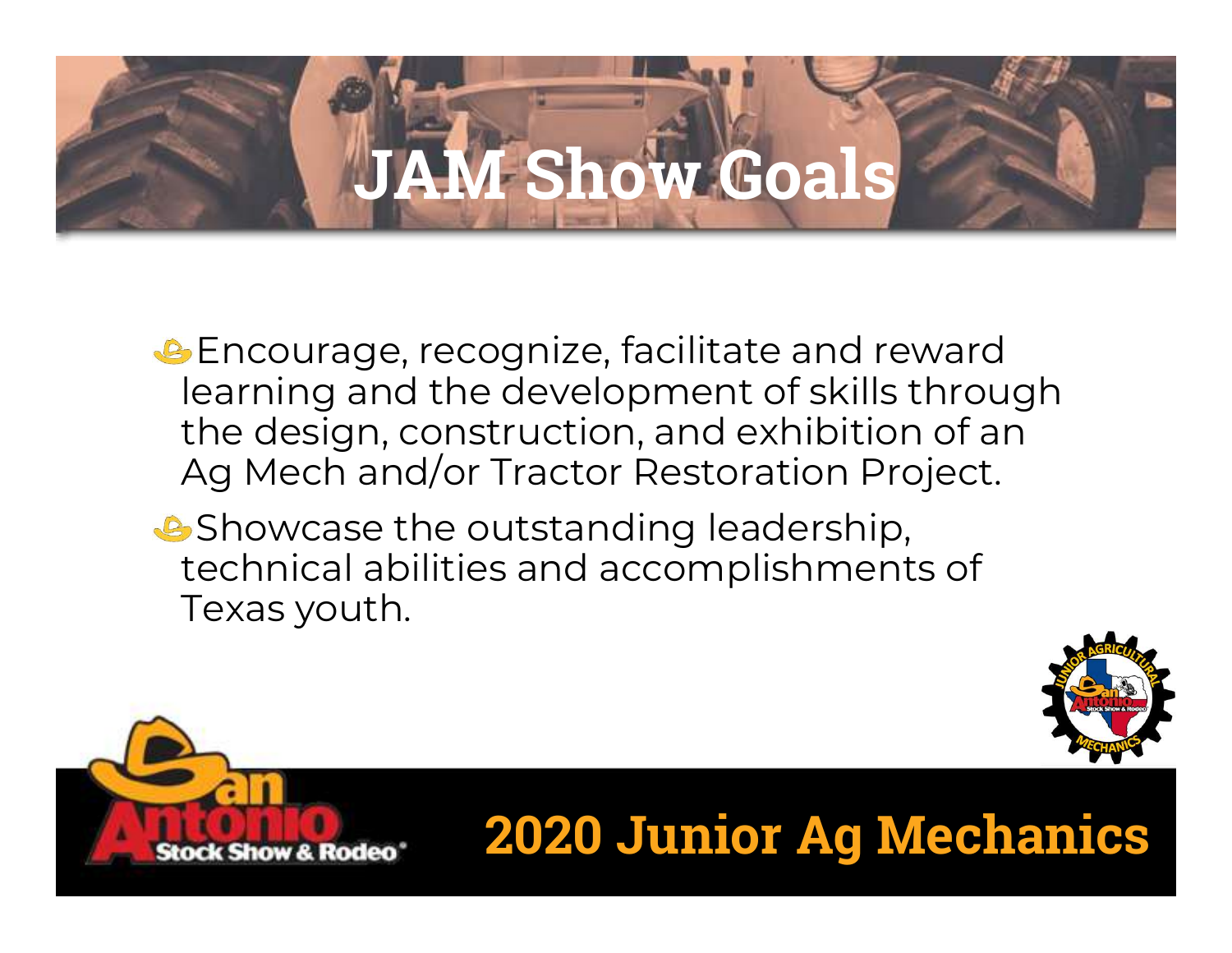## Show Progress **Show Progress**<br>2001 – First JAM Show – 37 schools/clubs, 106 projects – 4 Judges<br>2002 – First year for Tractor Restoration **1999 – Show Progres:**<br>2001 – First JAM Show – 37 schools/clubs, 106 proje<br>2002 – First year for Tractor Restoration<br>2004 – Established Scholarships

- 2001 First JAM Show 37 schools/club<br>2002 First year for Tractor Restoration<br>2004 Established Scholarships<br>2014 Split Bumper Pull and Gooseneck 2001 – First JAM Show – 37 schools/clubs, 106 projects – 4<br>2002 – First year for Tractor Restoration<br>2004 – Established Scholarships<br>2014 – Split Bumper Pull and Gooseneck into Two Div.<br>2014 – Added Scholarships for Bumper
- 
- 
- 2001 First JAM Snow 37 schools/clubs, 106 projects 4 .<br>2002 First year for Tractor Restoration<br>2004 Established Scholarships<br>2014 Split Bumper Pull and Gooseneck into Two Div.<br>2014 Added Scholarships for Bump 2002 – First year for Tractor Restoration<br>2004 – Established Scholarships<br>2014 – Split Bumper Pull and Gooseneck into Tw<br>2014 – Added Scholarships for Bumper Pull Trail<br>2015 – Added Outdoor Equip. Division<br>2016 – First yea 2004 – Established Scholarships<br>2014 – Split Bumper Pull and Gooseneck into Two I<br>2014 – Added Scholarships for Bumper Pull Trailer<br>2015 – Added Outdoor Equip. Division<br>2016 – First year as a separate committee<br>2018 – Redi
- 2014 Split Bumper Pull and Gooseneck into Two D<br>2014 Added Scholarships for Bumper Pull Trailer D<br>2015 Added Outdoor Equip. Division<br>2016 First year as a separate committee<br>2018 Redistributed classes into 12 divi
- 
- 
- 2015 Added Outdoor Equip. Division<br>2016 First year as a separate committee<br>2018 Redistributed classes into 12 divisions<br>2019 Split Tractors into 2 divisions
- 

Judged 620 Entries, 228 schools/clubs, 1393 Exhibitors

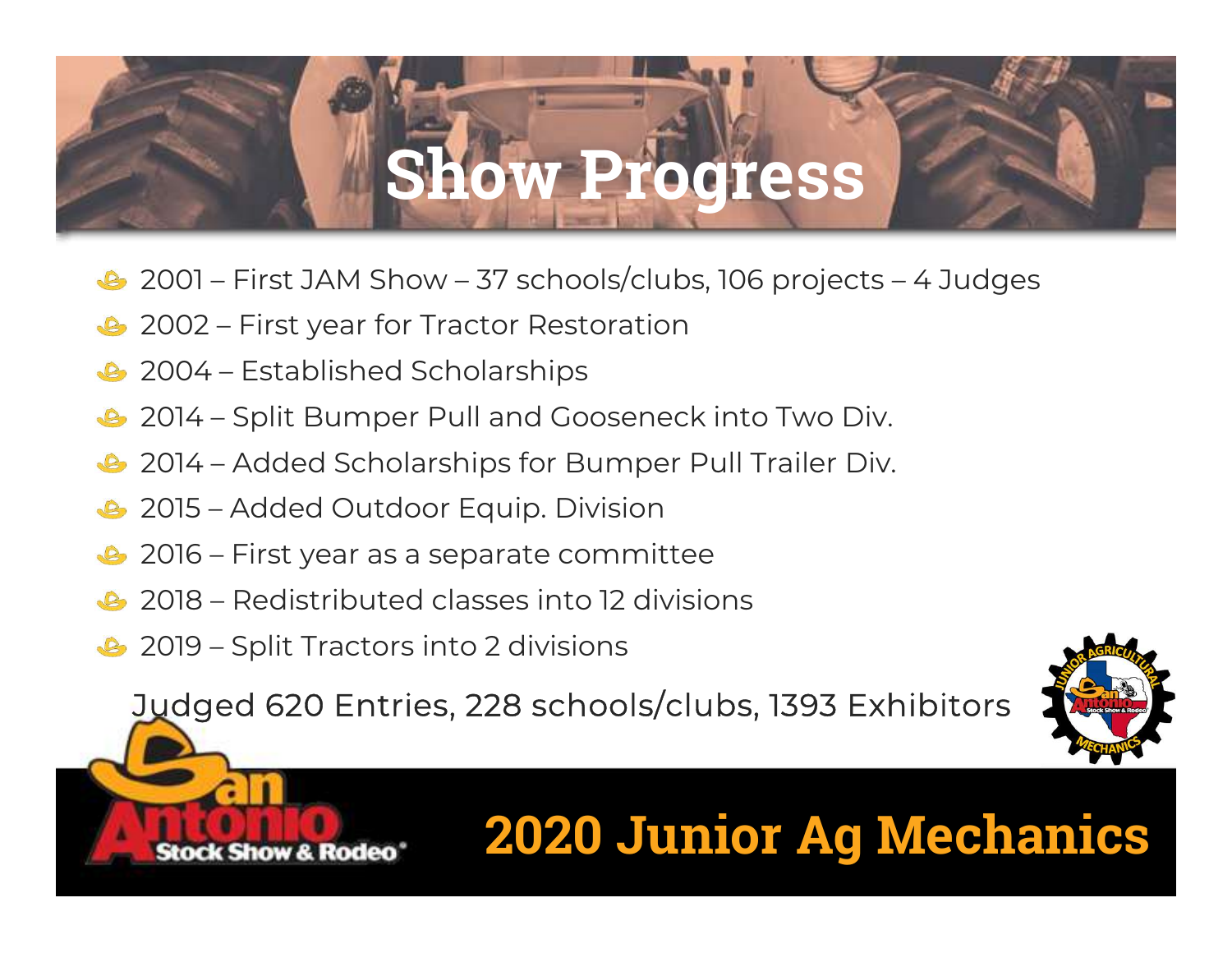

JAM Steering **& Marcus Demel** JAM Chairman *C* Lawrence Padalecki JAM Vice-Chairman We have 9 sub-committees and more than 100 volunteers who work to put on the JAM Show.

### 2020 Junior Ag Mechanics

Stack Show & Radeo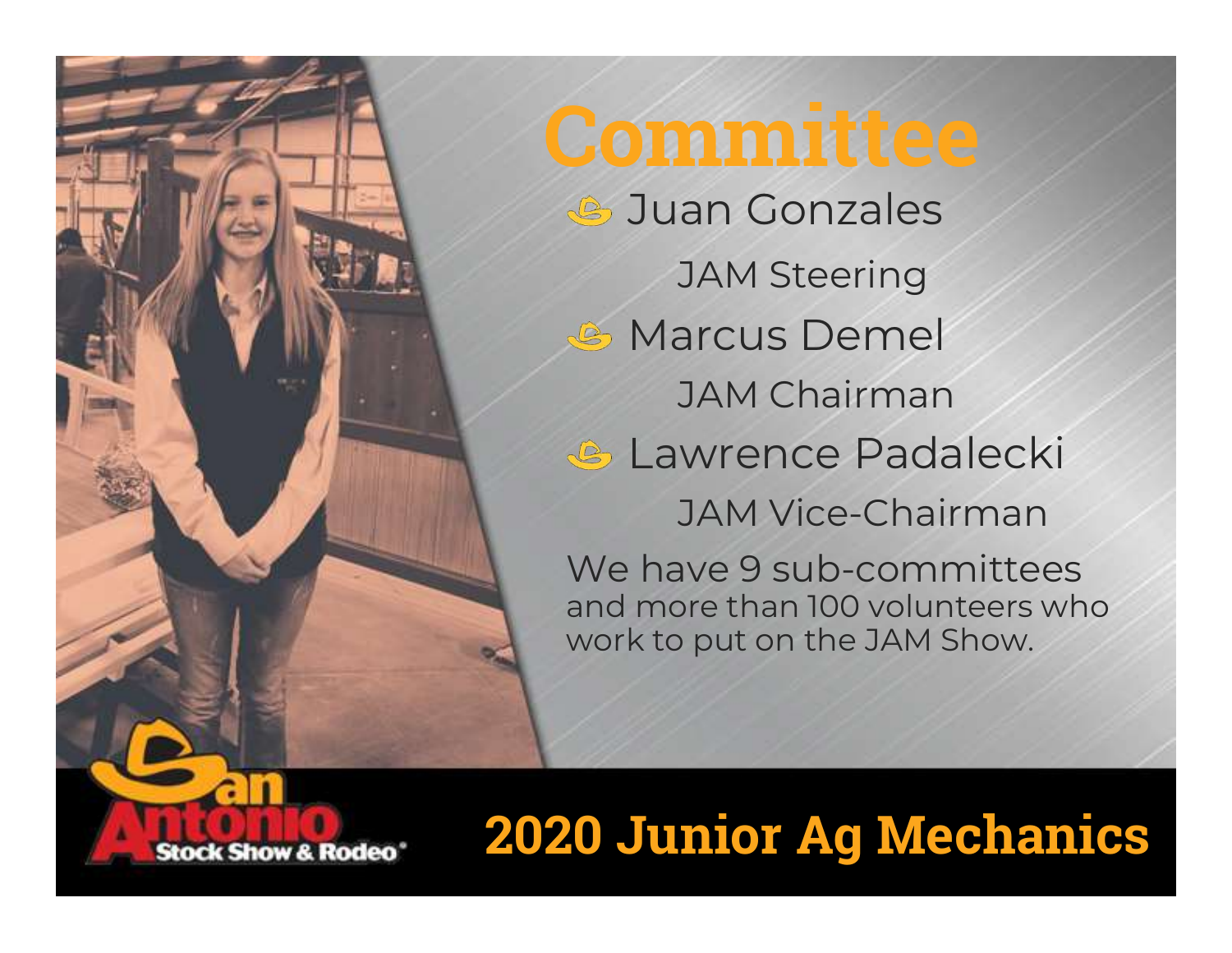## Show Officials

*G* Dr. Lon R. Shell JAM Superintendent *<b>GPat Real* Asst. Superintendent **GDr. P. Ryan Saucier** Asst. Superintendent

### 2020 Junior Ag Mechanics

Stack Show &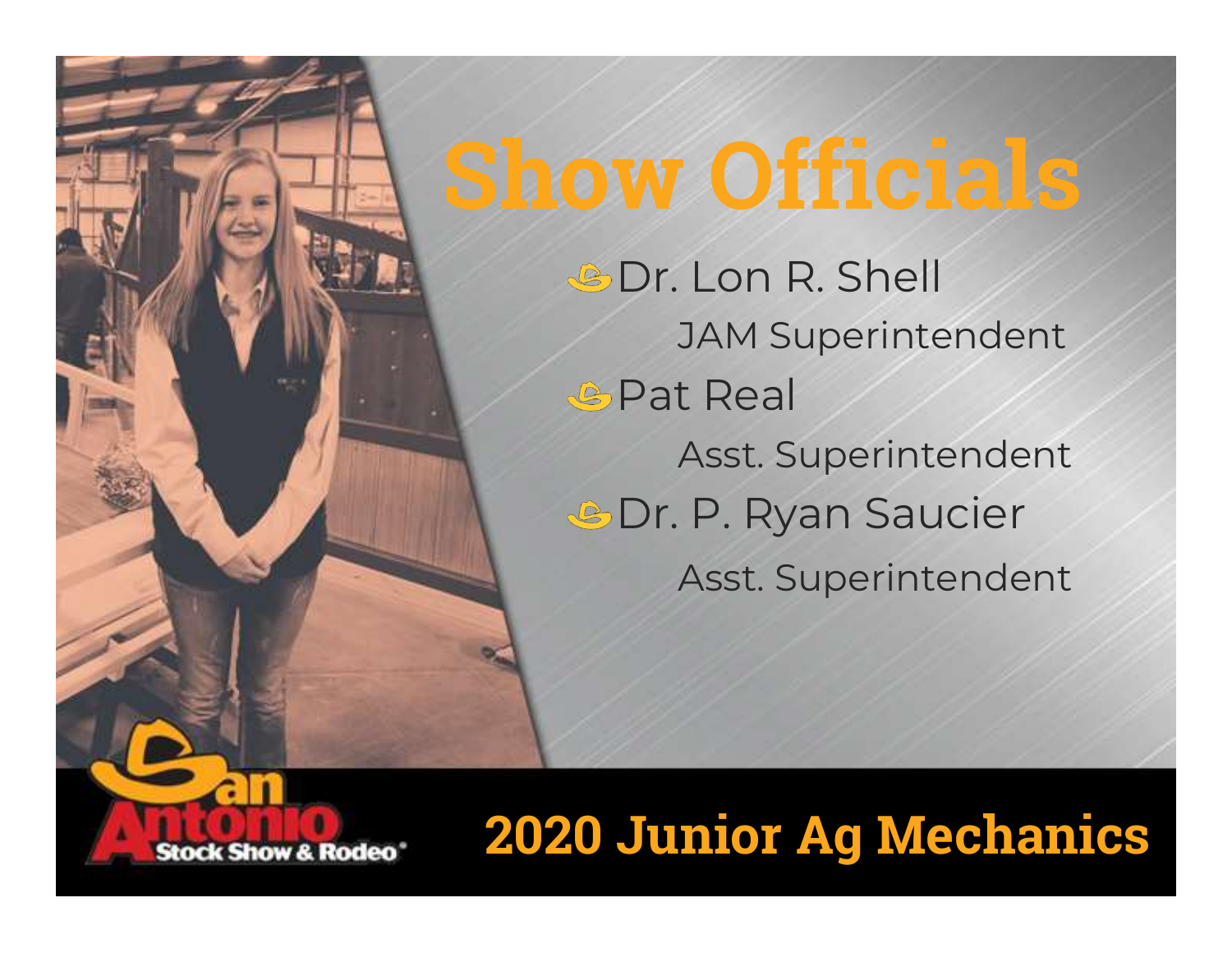# Arena Representatives

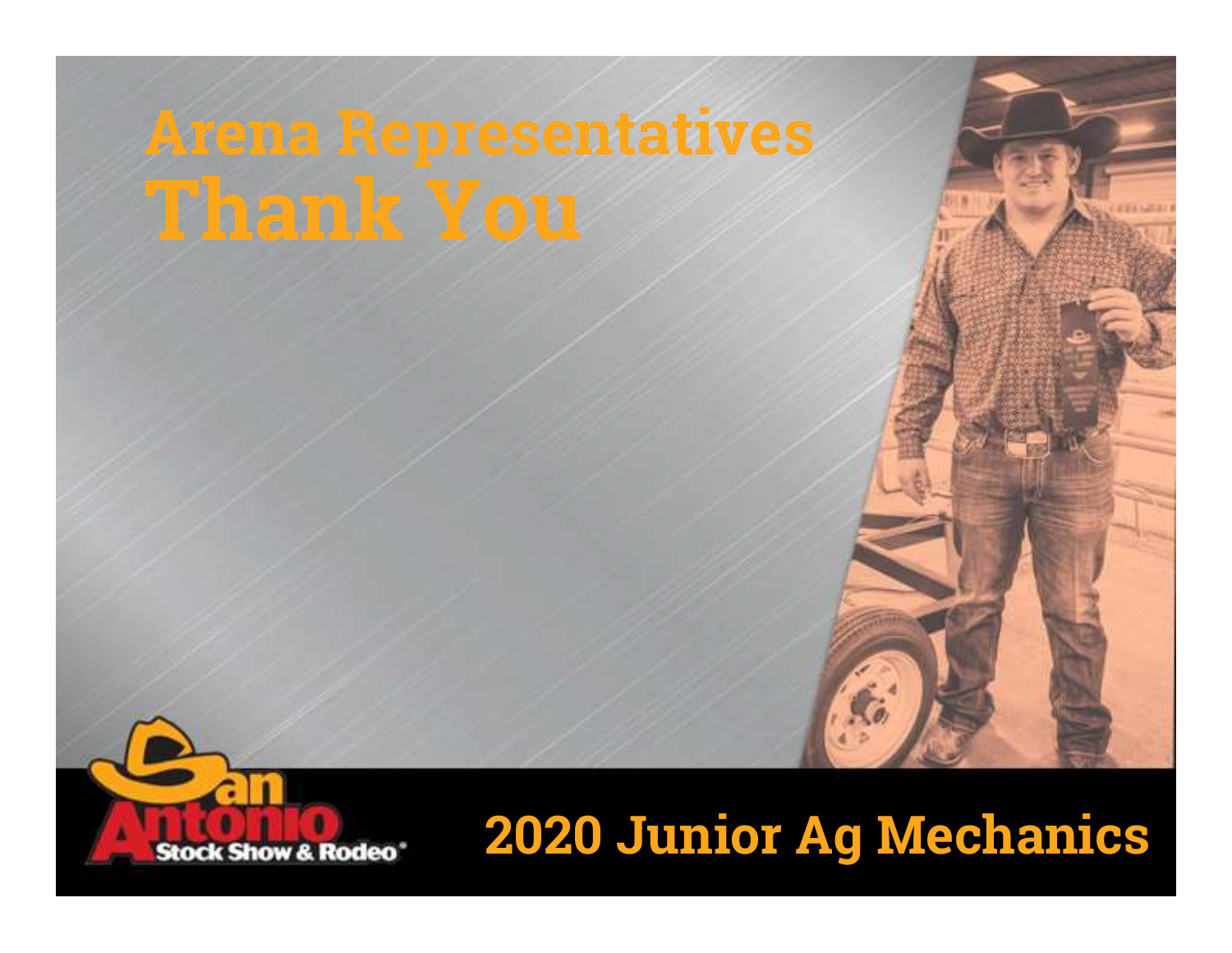







The rising STAR of Texas





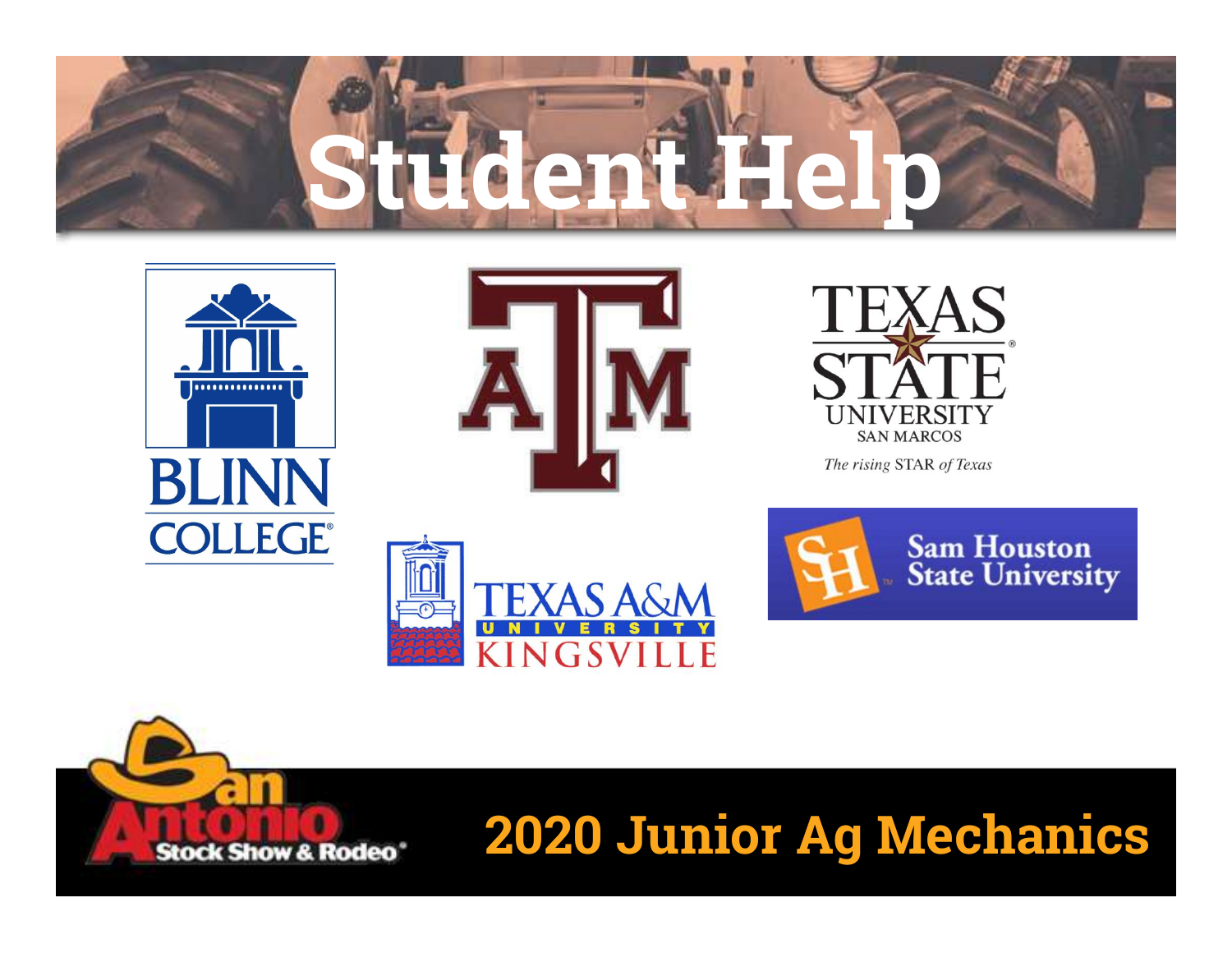# Special Thanks to JAM Sponsor

#### **TEXAS FARM BUREAU INSURANCE®**

**AUTO / HOME / LIFE** 

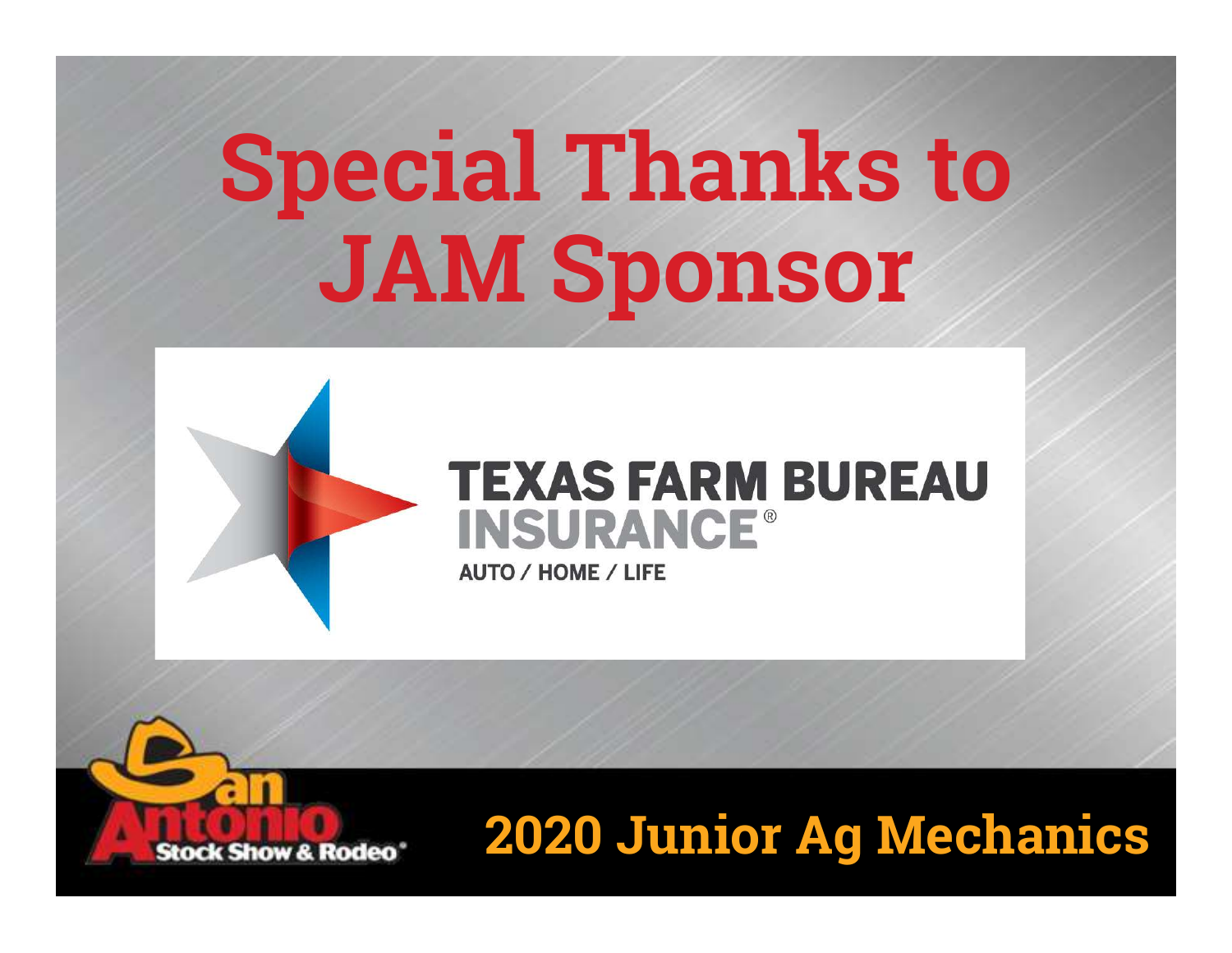### Special Thanks to JAM Trade Show Sponsor

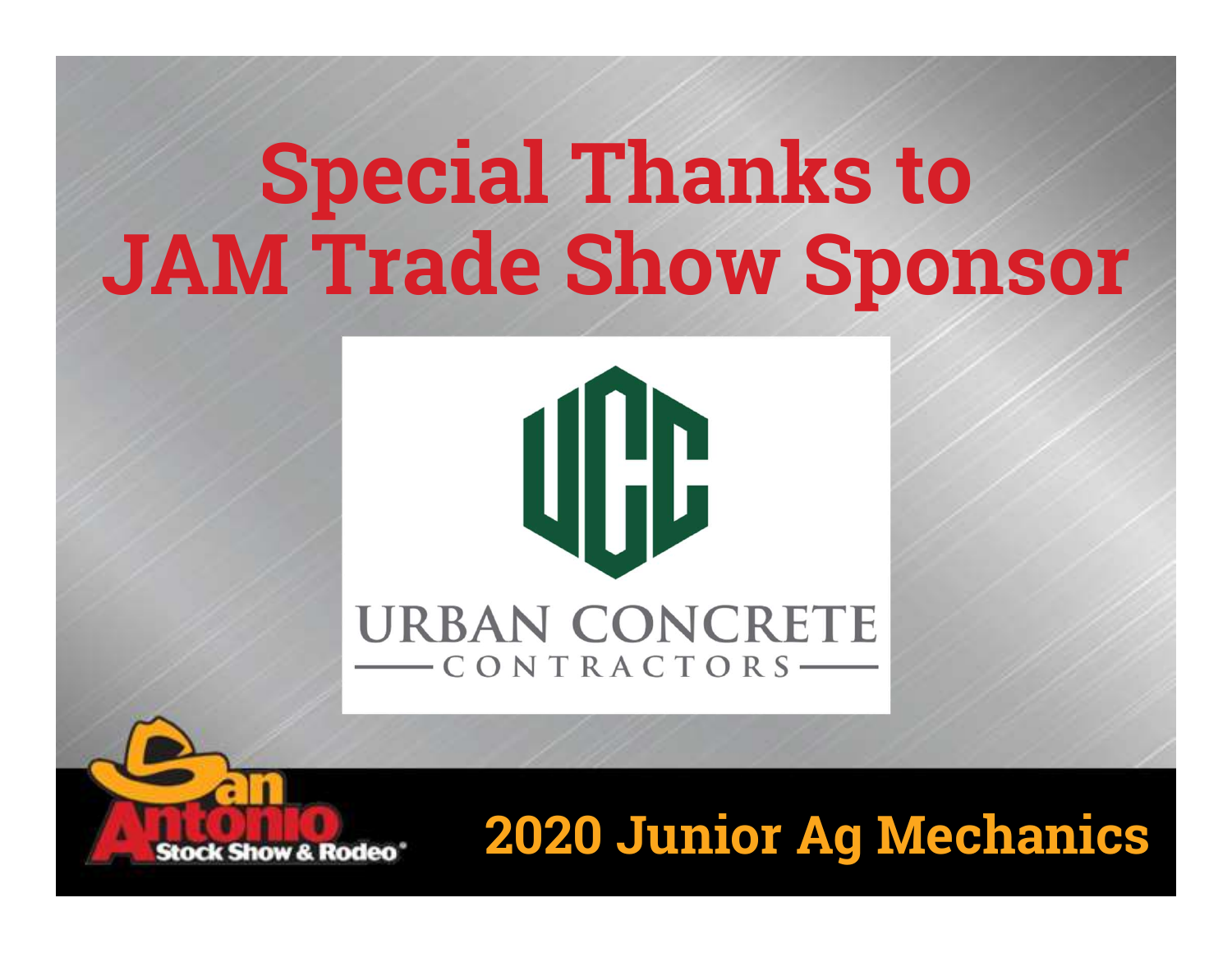### Show Divisions **Show Divisic<br>DIV1 – Field Machinery & Equipment<br>DIV 2 – Shop Equipment & Resource Recover Show Divisions**<br>DIV1 – Field Machinery & Equipment<br>DIV 2 – Shop Equipment & Resource Recovery<br>DIV 3 – Towable Cooking Equipment Show Dividerical Cooking Equipment<br>DIV 1 – Field Machinery & Equipment<br>DIV 3 – Towable Cooking Equipment<br>DIV 4 – Non-Towable Cooking Equipment DIV 1 – Field Machinery & Equipment<br>DIV 2 – Shop Equipment & Resource Recovery<br>DIV 3 – Towable Cooking Equipment<br>DIV 4 – Non-Towable Cooking Equipment<br>DIV 5 – Yard & Garden Equipment

- $\clubsuit$
- DIV 1 Field Machinery & Equipment<br>DIV 2 Shop Equipment & Resource Reco<br>DIV 3 Towable Cooking Equipment<br>DIV 4 Non-Towable Cooking Equipment<br>DIV 5 Yard & Garden Equipment<br>DIV 6 Livestock Handling Equipment DIV 2 – Shop Equipment & Resource Recovery<br>DIV 3 – Towable Cooking Equipment<br>DIV 4 – Non-Towable Cooking Equipment<br>DIV 5 – Yard & Garden Equipment<br>DIV 6 – Livestock Handling Equipment<br>DIV 6 – Livestock & Game Equipment  $\clubsuit$
- 
- DIV 3 Towable Cooking Equipment<br>DIV 4 Non-Towable Cooking Equipment<br>DIV 5 Yard & Garden Equipment<br>DIV 6 Livestock Handling Equipment<br>DIV 7 Livestock & Game Equipment<br>DIV 7 Livestock & Game Equipment<br>DIV 8 Sma DIV 4 – Non-Towable Cooking Equipment<br>DIV 5 – Yard & Garden Equipment<br>DIV 6 – Livestock Handling Equipment<br>DIV 7 – Livestock & Game Equipment<br>DIV 8 – Small Bumper Pull Trailers<br>DIV 8 – Small Bumper Pull Trailers<br>DIV 9 – Ov
- 
- DIV 6 Livestock Handling Equipmen<br>DIV 7 Livestock & Game Equipment<br>DIV 8 Small Bumper Pull Trailers<br>DIV 9 Over 16' & Other Bumper Pull<br>DIV 10 Gooseneck Trailers<br>DIV 11 Gooseneck Stock, Multi-bale, 5<sup>th</sup> \
- 
- 
- DIV 5 Yard & Garden Equipment<br>DIV 6 Livestock Handling Equipment<br>DIV 7 Livestock & Game Equipment<br>DIV 8 Small Bumper Pull Trailers<br>DIV 9 Over 16' & Other Bumper Pull Trailers<br>DIV 10 Gooseneck Trailers
- 
- 
- 
- DIV 8 Small Bumper Pull Trailers<br>DIV 9 Over 16' & Other Bumper Pull Trailers<br>DIV 10 Gooseneck Trailers<br>DIV 11 Gooseneck Stock, Multi-bale, 5<sup>th</sup> Wheel & Other Traile<br>DIV 14 Early Model Tractor Restoration<br>DIV 1 DIV 9 – Over 16' & Other Bumper Pull Trailers<br>DIV 10 – Gooseneck Trailers<br>DIV 11 – Gooseneck – Stock, Multi-bale, 5<sup>th</sup> Wheel & Other Trailers<br>DIV 14 – Early Model Tractor Restoration<br>DIV 15 – Later Model Tractor Restorati



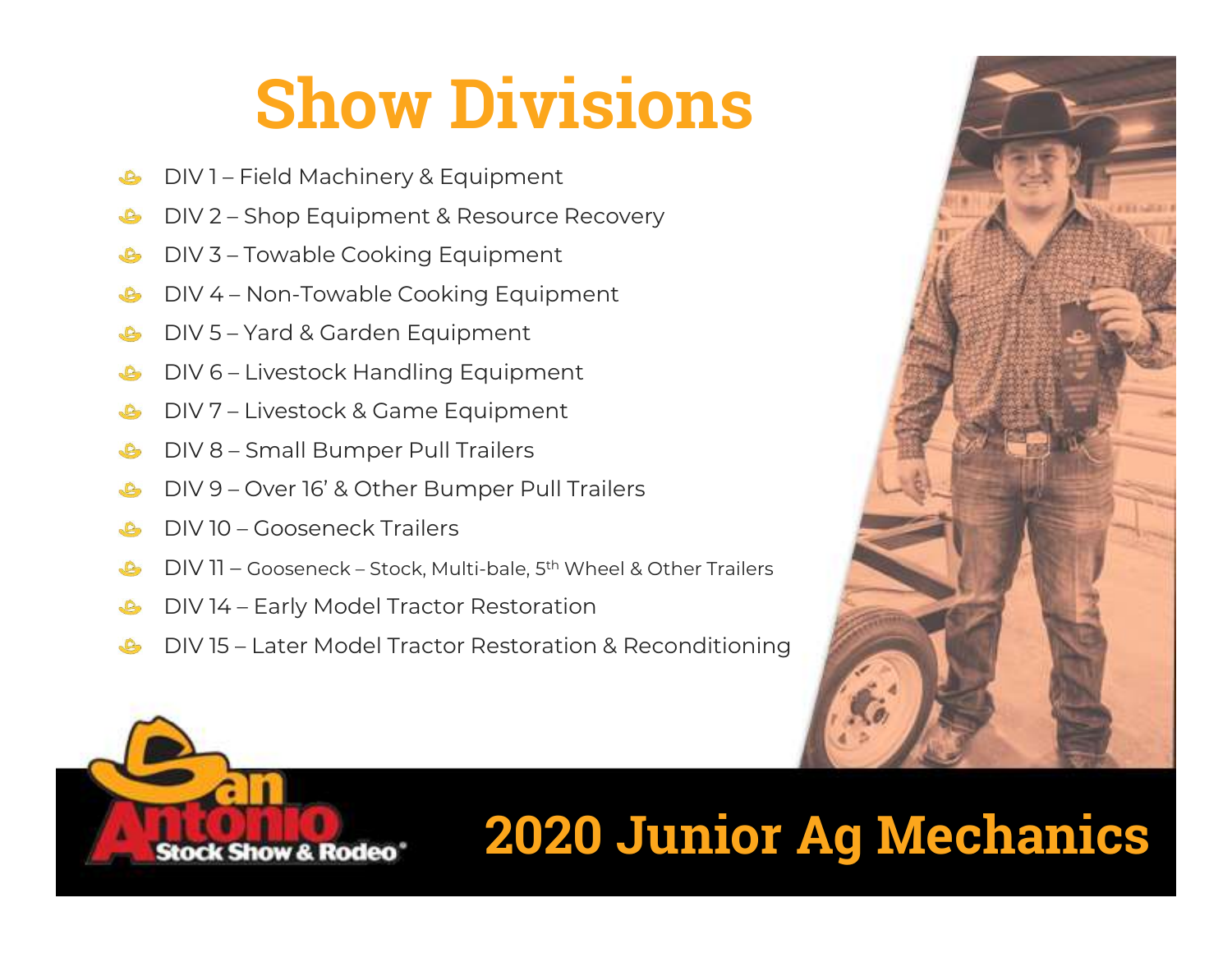

### Series Explanation

**Deffies**<br> **Explanation**<br>
Divisions (1-15) - Up to 6 places for<br>
Placings go each class in the Division. (Placings go deeper in larger classes.)

**Champions - Overall Show Grand** and Reserve Champions. Division Grand and Reserve Champion.